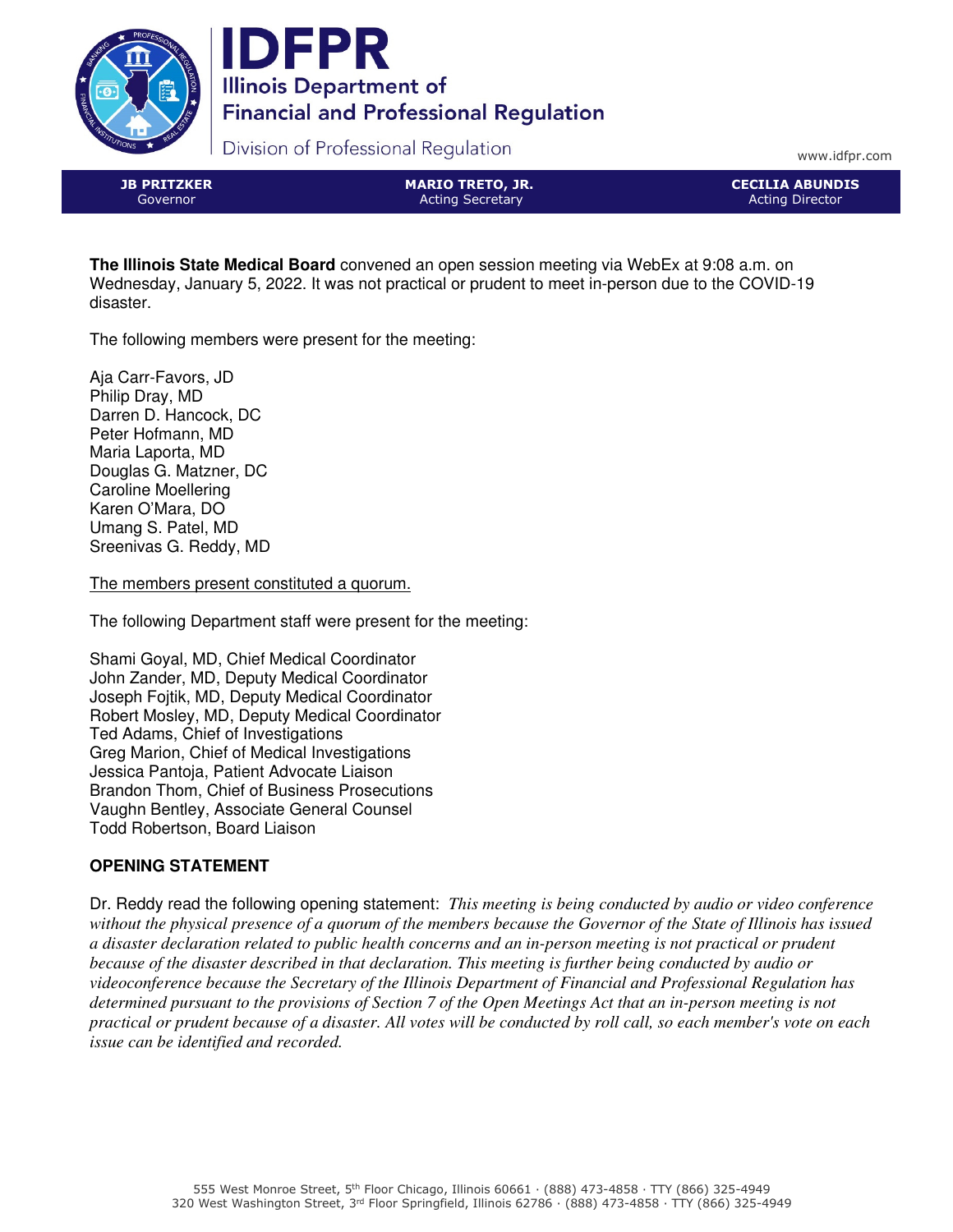## **ELECTION OF OFFICERS**

Dr. Laporta and Dr. Reddy were nominated for Chair of the Medical Board. Roll call vote - Dr. Laporta: Dr. Matzner, Dr. O'Mara, Dr. Laporta; Dr. Reddy: Ms. Carr-Favors, Dr. Dray, Dr. Hancock, Dr. Hofmann, Ms. Moellering, Dr. Patel, Dr. Reddy. Dr. Reddy was elected Chair by majority vote.

Dr. Laporta was nominated for Vice Chair of the Medical Board. No other nominations were made. Roll call vote - Ayes: Ms. Carr-Favors, Dr. Dray, Dr. Hancock, Dr. Hofmann, Dr. Laporta, Dr. Matzner, Ms. Moellering, Dr. O'Mara, Dr. Patel, Dr. Reddy; Nays: None. Dr. Laporta was elected Vice Chair by unanimous vote.

### **OPEN MINUTES - Licensing Board**

A motion was made and seconded (Dr. Laporta/Dr. Matzner) to approve the open session minutes for the Licensing Board meeting held on December 8, 2021. Roll call vote - Ayes: Dr. Dray, Dr. Laporta, Dr. Matzner; Nays: None; Abstain: Ms. Carr-Favors, Dr. Hancock, Dr. Hofmann, Ms. Moellering, Dr. O'Mara, Dr. Patel, Dr. Reddy.

#### **OPEN MINUTES - Disciplinary Board**

A motion was made and seconded (Dr. Reddy /Dr. Patel) to approve the open session minutes for the Disciplinary Board meeting held on December 15, 2021. Roll call vote - Ayes: Ms. Carr-Favors, Dr. Hancock, Dr. Hofmann, Ms. Moellering, Dr. O'Mara, Dr. Patel, Dr. Reddy; Nays: None; Abstain: Dr. Dray, Dr. Laporta, Dr. Matzner. The motion passed.

#### **RECOMMENDATIONS made by the Complaint Committee in closed session on January 5, 2022**

Mr. Robertson reported that the Complaint Committee made the following recommendations:

Close 21 complaints - 6 with Letters of Concern; Refer 10 complaints for prosecution; Close 1 mandatory report; and Approve closed minutes from the December 15, 2021 Complaint Committee meeting.

A motion was made and seconded (Ms. Carr-Favors /Dr. Reddy) to accept the recommendations made by the Complaint Committee during its closed session meeting on January 5, 2022. Roll call vote - Ayes: Ms. Carr-Favors, Dr. Dray, Dr. Hancock, Dr. Hofmann, Dr. Laporta, Dr. Matzner, Ms. Moellering, Dr. O'Mara, Dr. Patel, Dr. Reddy; Nays: None. The motion passed.

### **RECOMMENDATIONS made by the Medical Board in closed session on January 5, 2022**

Mr. Robertson reported that the Medical Board made the following recommendations:

Approve termination of 2 Agreements of Care, Counseling or Treatment, Approve 3 Consent Orders, and 3 Non-Disciplinary Orders, and 1 Agreement of Care Counseling or Treatment; Approve 1 Board Subpoena; Approve 3 Variances from the USMLE 7-year requirement in Section 1285.60(a)(7) of the Medical Rules for 3 license applicants; and Approve closed session minutes for December 8, 2021 Licensing Board meeting and closed session minutes for December 15, 2021 Disciplinary Board meeting.

A motion was made and seconded (Dr. Matzner/Dr. Hancock) to accept the recommendations made by the Disciplinary Board during its closed session meeting on January 5, 2022. Roll call vote - Ayes: Ms. Carr-Favors, Dr. Dray, Dr. Hancock, Dr. Hofmann, Dr. Laporta, Dr. Matzner, Ms. Moellering, Dr. O'Mara, Dr. Patel, Dr. Reddy; Nays: None. The motion passed.